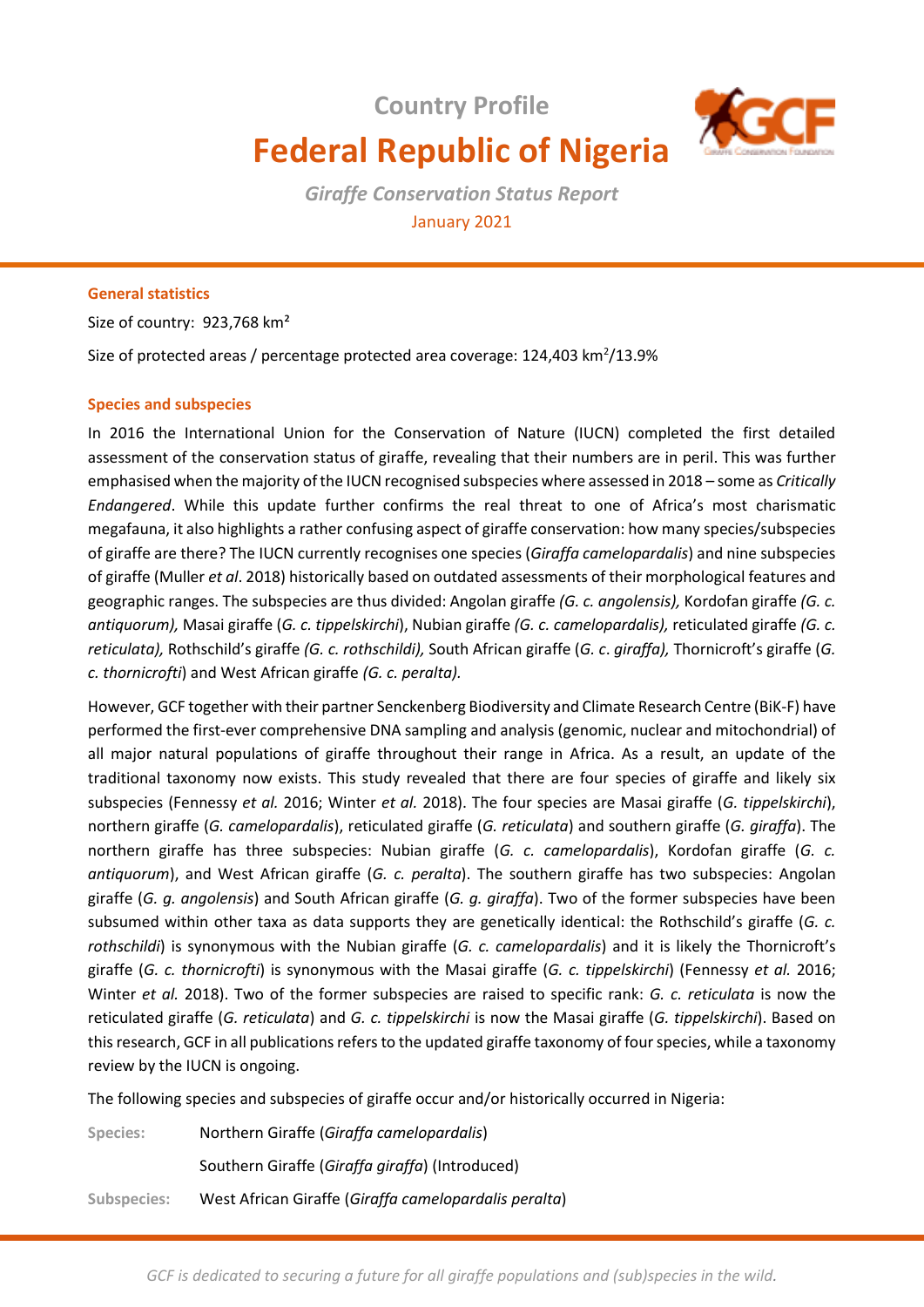Kordofan Giraffe (*Giraffa camelopardalis antiquorum*) Angolan Giraffe (*Giraffa giraffa angolensis*) (Introduced)

# **Conservation Status**

### **IUCN Red List (IUCN 2018):**

*Giraffa camelopardalis* (as a species) – Vulnerable (Muller *et al.* 2018) *Giraffa camelopardalis peralta* – Vulnerable (Fennessy *et al.* 2018) *Giraffa camelopardalis antiquorum* – Critically Endangered (Fennessy and Marais 2018) *Giraffa giraffa* (as a species) – Not assessed *Giraffa camelopardalis angolensis* – Least Concern (Marais *et al*. 2018)

# **In the Federal Republic of Nigeria**

Naturally occurring giraffe populations are considered extinct in the Federal Republic of Nigeria (referred to as Nigeria henceforth). In 2006 an extralimital population of Angolan giraffe (*G. g. angolensis*) was introduced to the Sumu Wildlife Reserve in the northern part of the country. Giraffe in Nigeria fall under the category in the Wild Animals Law 1965 that may not be hunted without explicit written permission given by the Minister and only for important scientific purposes or essential administrative reasons.

# **Issues/threats**

Nigeria is the largest country in West Africa and has the largest human population of any African nation (CIA 2019; East 1999). Despite Nigeria hosting sub-Saharan Africa's largest economy due to the oil industry, the country suffers an extreme wealth disparity (CIA 2019; AWF 2018). Due to rapid urbanization, significant overpopulation (population density of 215 people/km<sup>2</sup>), and a historical lack of priority given to wildlife and environmental conservation, a dramatic decline in wildlife populations has resulted making Nigeria a veritable 'faunal desert' for large mammals (Pletcher 2020; CIA 2019; East 1999). The establishment of eight national parks beginning in the 1970's and improved collaboration of NGO's with the government has resulted in increased conservation efforts over the past few decades. Nevertheless, wildlife is still under severe persecution from large scale habitat destruction, poaching and over-hunting, climate change, and civil unrest from terrorist groups (CIA 2019; Sawe 2019; Idowu & Morkenikeji 2015; Ejidike & Ajayi 2012; Aruofor 2001). It is estimated that over the last 25 years, Nigeria has experienced a decline of >40% in their wildlife and habitats directly related to human activities (Ihua-Maduenyi 2018).

The Nigerian government has a history of demonstrating apathy towards wildlife conservation efforts, evidenced by resting on the erroneous idea that wildlife numbers were plentiful and under no threat of extinction and by inadequate funding and support of law enforcement (Ihua-Maduenyi 2018; East 1999). Indeed, despite development of new policies, inadequate funding and the lack of manpower remains a large impediment to overall implementation and enforcement of conservation initiatives (WCS 2019; AWF 2018). To further undermine any increased conservation efforts, there is evidence of corruption within the ranger forces of many national parks (AWF 2018).

Not only has the lack of government enforcement contributed to the dramatic decline of Nigeria's wildlife populations, but the high level of illiteracy and lack of awareness amongst Nigeria's general population perpetuate the ongoing decline (Ejudike & Ajayi 2012). Most inhabitants around national parks and protected areas still do not view poaching as a crime but rather believe wildlife and natural resources are gifts to be used by the people (Ejudike & Ajayi 2012). Little regard is given to sustainable use of natural resources and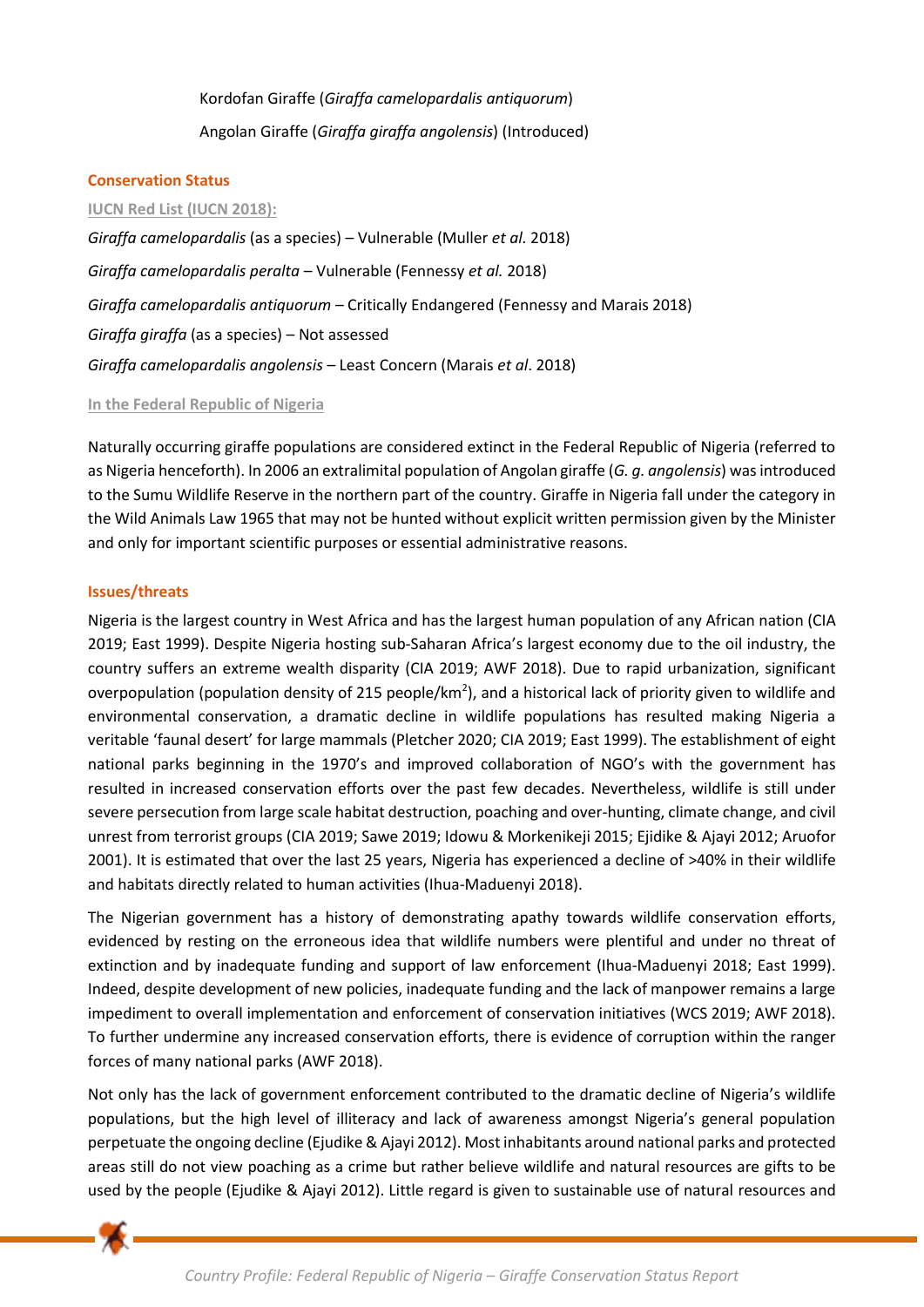due to the high unemployment rate of communities surrounding protected areas, many families rely on harvesting/exploiting wildlife and the natural habitats of protected areas as their main occupation (Ejudike & Ajayi 2012).

Northern Nigeria has been the main operating base for the Boko Haram terrorist group since the late 1990's (CNN 2019). The Boko Haram insurgence has been responsible for hundreds of deaths and more than one thousand kidnappings, rendering northern Nigeria a veritable war zone (CNN 2019). The group is known to mainly inhabit the northern states of Yobe, Kano, Bauchi, Borno and Kaduna, which is where three major national parks are located but also the majority of the historic range of giraffe in country (CNN 2019; East 1999, Sidney 1965; Hapold 1969). By being located in the northern sector of Nigeria, Boko Haram poses a significant threat to giraffe conservation efforts not just in Nigeria but also to neighbouring Cameroon and Niger.

# **Estimate population abundance and trends**

Taxonomic confusion has surrounded the (sub)species occurrence of giraffe in West and Central Africa. The West African giraffe (*G. c. peralta*) historically ranged north of the Niger-Benue rivers in small populations in Nigeria (Happold 1987). Occasional vagrants from Waza National Park in Cameroon were reported crossing over into north-east Nigeria but no evidence supports permanent populations were formed (Hall 1976; Shorrocks 2016; East 1999). However, genetic work undertaken by Hassanin *et al.* (2007) and recently supported by Fennessy *et al*. (2016) and Winter *et al.* (2018) revealed the giraffe population of Cameroon are not West African giraffe (Dagg 1962), but rather Kordofan giraffe (*G. c. antiquorum*). Therefore it is most likely Nigeria had both West African and Kordofan subspecies, both occurring naturally in the country; however further research is required.

## **Historic**

Historically, West African giraffe were found all over the region, including some areas now covered by the Sahara Desert (Dagg & Foster 1976; Dekeyser 1955). In Nigeria, the first recorded sighting of giraffe was a specimen reportedly shot to the south-east of the junction of the Niger and Benue Rivers (East 1999). However, there is doubt as to the validity of the location as West African giraffe were thought to be mainly distributed in widespread but scattered populations in the northern third of Nigeria with occasional expansion further south to the northern banks of the Niger and Benue Rivers (Happold 1987). This river system and the forests of Cameroon and Liberia were regarded as effective barriers to the extension of giraffe's geographical range southwards into the apparent suitable savanna woodland habitat (Happold 1969; East 1999). There is evidence giraffe may have been able to cross the Niger River during periods of low rainfall or drought, however there is no record of any permanent population of giraffe south of the Niger River (Happold 1978). Therefore, it is generally accepted giraffe ranged north of the Niger and Benue Rivers in Nigeria (Sidney 1965; Happold 1969). Although giraffe were still widely distributed throughout West Africa by the end of the nineteenth century, a substantial reduction was noted in their distribution due to the introduction of firearms, agriculture development and deforestation by the beginning of the twentieth century (Leroy *et al.* 2009; Ciofolo 1995; Sidney 1965; Mauny 1957).

By 1965 giraffe were considered rare and isolated in small populations in northern Nigeria (Sidney 1965). A survey of Yankari National Park in 1964 estimated only 40-50 giraffe within the entire park (Happold 1969). By 1998 giraffe were assessed to be extinct in the country (East 1999).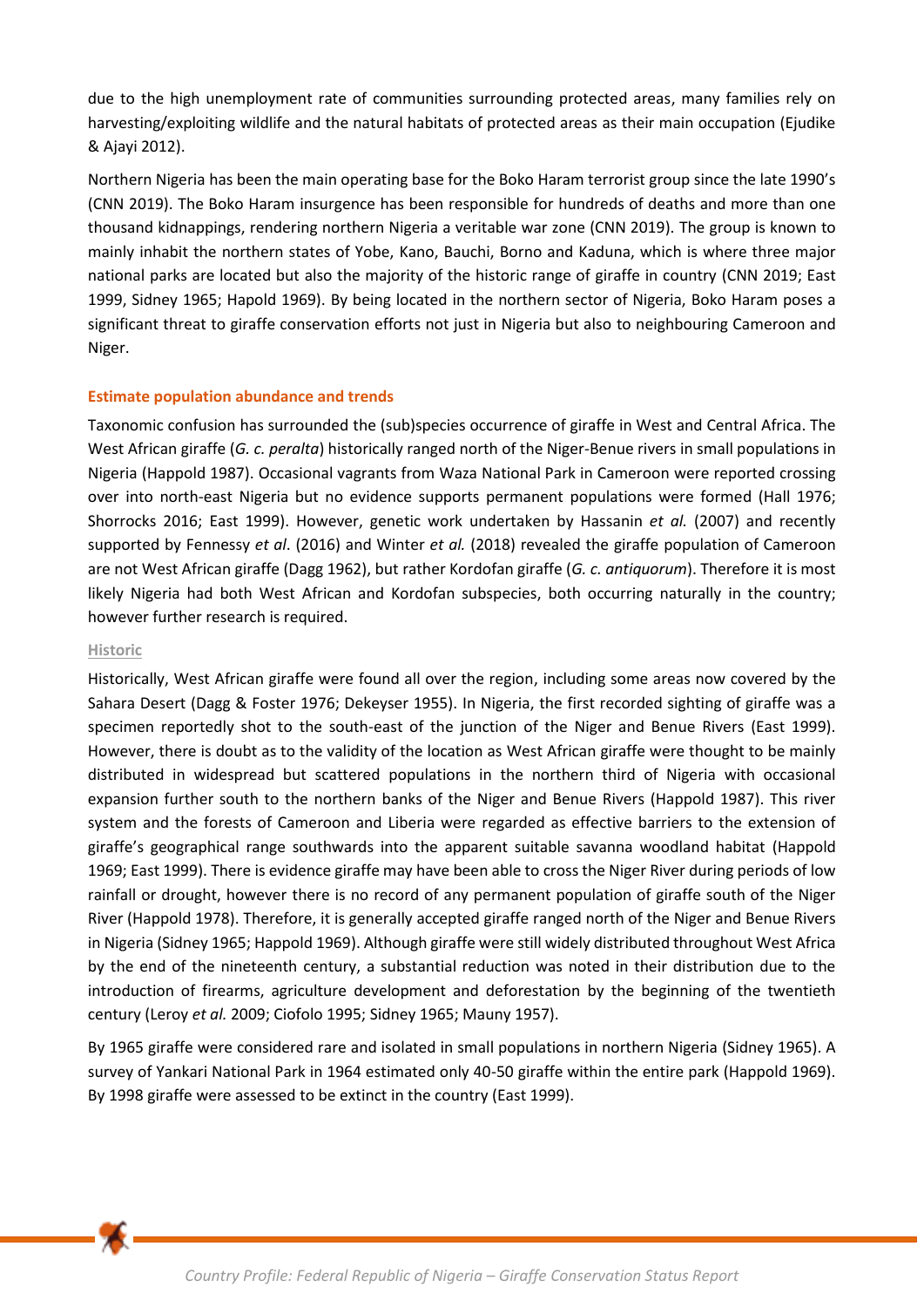#### **Current**

There have been sporadic accounts of occasional giraffe vagrants crossing over from both Niger and Cameroon, but no natural resident populations of giraffe remain in Nigeria (Shorrocks 2016; Margulis 2008; East 1999). Seven West African giraffe were observed to cross into Nigeria from Niger in 2007, however one giraffe was immediately poached by local villagers and it is unknown what happened to the other six (Margulis 2008). Such anecdotal reports have continued as the population of giraffe in Niger expands and ranges further afield. There have also been occasional reports of giraffe in Chad Basin National Park, specifically in the Chingurmi Duguma sector, which are likely Kordofan giraffe crossing over from Waza National Park, Cameroon however no resident population has been re-established (Mohammed Lawan Shettima *et al.* 2017).

In 2006 the Namibian government donated over 250 animals of varying species, including 10 Angolan giraffe (*G. g. angolensis*), to the Nigerian government to support Nigeria's re-wildling of its northern national parks, as well as boosting the tourist sector (Garba 2006). The Angolan giraffe are restricted to the 8 km<sup>2</sup> fenced Sumu Wildlife Park, located within the Lame Burra Reserve in Bauchi State, Nigeria (Adeleke 2017; Esievoadje 2017). Of the 10 giraffe moved, one unfortunately died during the translocation and another died shortly thereafter from an unknown cause (A. Dunn pers. comms.). The remaining eight giraffe adapted well to the park and the population has grown to over 30 individuals in 2019 (A. Dunn pers. comms.).

### **Future Conservation Management**

The following are proposed conservation management options for giraffe in Nigeria:

- Development of a National Giraffe Strategy and Action Plan for Nigeria;
- Evaluation of historic ranges of giraffe species and assessment for future potential conservation translocations;
- Support to dedicated giraffe conservation, habitat protection, education and awareness initiatives (government, NGO and academic); and
- Assess transboundary giraffe conservation and management initiatives with neighbouring countries if giraffe are expanding i.e. Niger and Cameroon.

### **Acknowledgements**

We would like to thank Andy Dunn for his valuable information. This Country Profile was financially supported by the Giraffe Conservation Foundation and its supporters.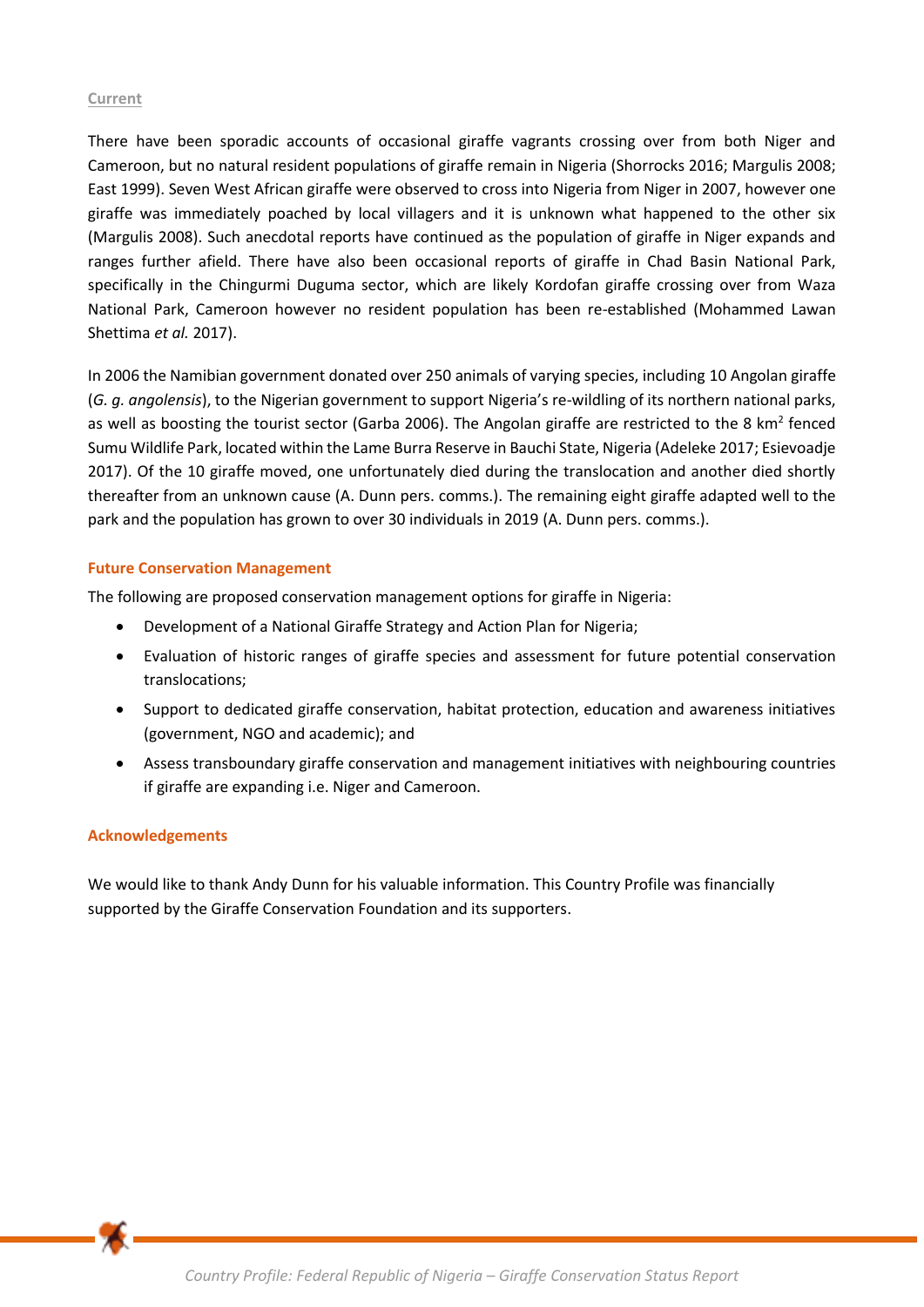### **References**

Adeleke, S. 2017. *Sumu Wildlife Park: Namibia's Gift to Bauchi State, Nigeria's Pearl of Tourism*. [https://samadelstudios.wordpress.com/2017/05/28/sumu-wildlife-park-namibias-gift-to-bauchi-state](https://samadelstudios.wordpress.com/2017/05/28/sumu-wildlife-park-namibias-gift-to-bauchi-state-nigerias-pearl-of-tourism/)[nigerias-pearl-of-tourism/.](https://samadelstudios.wordpress.com/2017/05/28/sumu-wildlife-park-namibias-gift-to-bauchi-state-nigerias-pearl-of-tourism/) Downloaded August 2019.

Aruofor, R. 2001. *Forest Outlook Studies Country Report: Nigeria*. Federal Department of Forestry. [http://www.fao.org/3/ab592e/AB592E00.htm#TOC.](http://www.fao.org/3/ab592e/AB592E00.htm#TOC) Downloaded August 2019.

AWF. 2018. *Nigeria*[. https://www.awf.org/country/nigeria.](https://www.awf.org/country/nigeria) Downloaded September 2019.

CIA World Factbook. 2019. *Nigeria*. [https://www.cia.gov/library/publications/the-world](https://www.cia.gov/library/publications/the-world-factbook/geos/ni.html)[factbook/geos/ni.html.](https://www.cia.gov/library/publications/the-world-factbook/geos/ni.html) Downloaded August 2019.

Ciofolo, I. 1995. West Africa's last giraffes: the conflict between development and conservation. *Journal of Tropical Ecology* **11**: 577-588.

CNN. 2019. *Boko Haram Fast Facts*. [https://edition.cnn.com/2014/06/09/world/boko-haram-fast](https://edition.cnn.com/2014/06/09/world/boko-haram-fast-facts/index.html)[facts/index.html.](https://edition.cnn.com/2014/06/09/world/boko-haram-fast-facts/index.html) Downloaded August 2019.

Dagg, A.I. 1962. *The distribution of the giraffe in Africa*. School of Graduate Studies, University of Waterloo, Waterloo, Ontario, Canada.

Dagg, A.I. & Foster, J.B. 1976. *The Giraffe: Its Biology, Behavior, and Ecology.* Van Nostrand Reinhold, New York, USA.

Dekeyser, P.L. 1955. Les mammifères de l'Afrique noire Française. Initiations Africaines 1,2. Ed., Institut Français d'Afrique noire, Dakar, 426 pp.

East, R. 1999. *African Antelope Database 1998.* IUCN/SSC Antelope Specialist Group. IUCN, Gland, Switzerland and Cambridge, UK.

Ejidike, B.N. and Ajayi, S.R. 2012. Trends in wildlife conservation practices in Nigeria. *International Journal of Biodiversity and Conservation*. **54**: 185-191.

Esievoadje, A. 2017. *Have you heard of Sumu Wildlife Park*? [https://connectnigeria.com/articles/2017/09/have-you-heard-of-sumu-wildlife-park/.](https://connectnigeria.com/articles/2017/09/have-you-heard-of-sumu-wildlife-park/) Downloaded September 2019.

Fennessy, J. & Marais, A. 2018. *Giraffa camelopardalis ssp. antiquorum*. The IUCN Red List of Threatened Species 2018: e.T88420742A88420817. http://dx.doi.org/10.2305/IUCN.UK.2018- 2.RLTS.T88420742A88420817.en. Downloaded on 28 July 2019.

Fennessy, J., Marais, A. & Tutchings, A. 2018. *Giraffa camelopardalis ssp. peralta*. The IUCN Red List of Threatened Species 2018: e.T136913A51140803. http://dx.doi.org/10.2305/IUCN.UK.2018- 2.RLTS.T136913A51140803.en. Downloaded on 28 July 2019.

Fennessy, J., Bidon, T., Reuss, F., Kumar, V., Elkan, P., Nilsson, M.A., Vamberger, M. Fritz, U. & Janke, A. 2016. Multi-locus analysis reveal four giraffes species instead of one*. Current Biology* **26**: 2543-2549.

Garba, I. 2006. *Namibia Donates Wildlife to Nigeria*.

[http://english.ohmynews.com/articleview/article\\_view.asp?menu=c10400&no=298243&rel\\_no=1.](http://english.ohmynews.com/articleview/article_view.asp?menu=c10400&no=298243&rel_no=1) Downloaded August 2019.

Hall, P. (1976) Priorities for wildlife conservation in North-Eastern Nigeria.*Niger. Fld.*, **41:** 99–115.

Happold, D.C.D. 1969. The present distribution and status of the giraffe in West Africa. *Mammalia* **33**: 516- 521.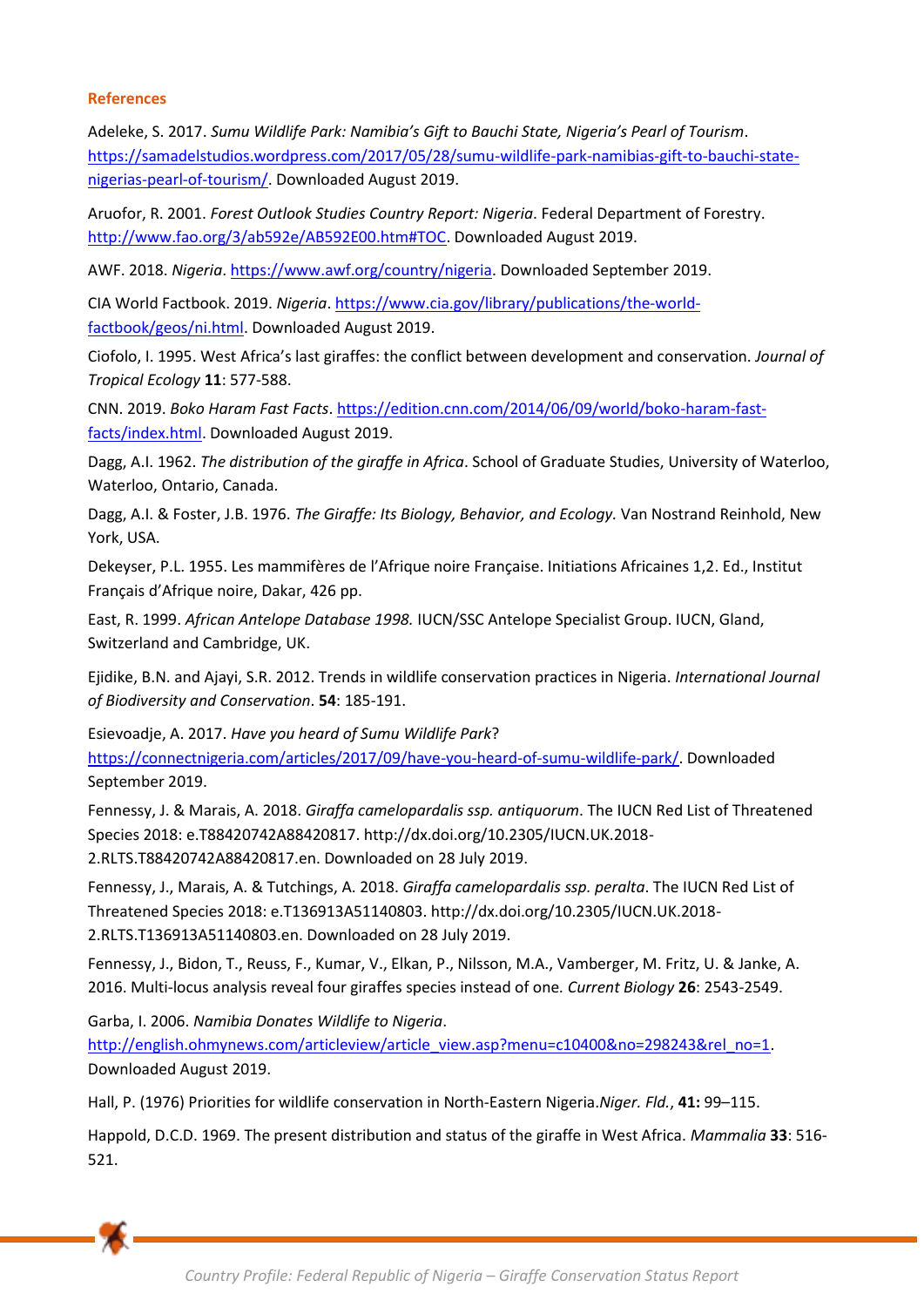Happold, D.C.D. 1978. Giraffe south of the Niger-Benue river system. *Zeitschrift für Saugetierkunde* **43**: 239- 242.

Happold, D.C.D. 1987. Genus: *Giraffa*. *Mammals of Nigeria*. Oxford Science Publications. pp.208-209.

Hassanin, A., Ropiquet A., Gourmand, A.L., Chardonnet, B. & Rigoulet, J. 2007. Mitochondrial DNA variability in *Giraffa camelopardalis*: consequences for taxonomy, phylogeography and conservation of giraffes in West and central Africa. *Comptes Rendus Biologies* **330**: 265-274.

Idowu, M.A. & Morenikeji, O.A. 2015. Wild Fauna Conservation in Nigeria. *Environment and Natural Resources Research* **5**: 98-108.

Ihua-Maduenyi, M. 2018. *Nigeria's wildlife under threat – NCF*[. https://punchng.com/nigerias-wildlife](https://punchng.com/nigerias-wildlife-under-threat-ncf/)[under-threat-ncf/.](https://punchng.com/nigerias-wildlife-under-threat-ncf/) Downloaded August 2019.

Leroy, R., de Visscher, M-N., Halidou, O. & Boureima, A. 2009. The last African white giraffes live in farmers' fields. *Biodiversity Conservation* **18**: 2663-2677.

Marais, A., Fennessy, J., Fennessy, S., Brand, R. & Carter, K. 2018. *Giraffa camelopardalis ssp. angolensis*. *The IUCN Red List of Threatened Species* 2018: e.T88420726A88420729. [http://dx.doi.org/10.2305/IUCN.UK.2018-](http://dx.doi.org/10.2305/IUCN.UK.2018-2.RLTS.T88420726A88420729.en)

[2.RLTS.T88420726A88420729.en.](http://dx.doi.org/10.2305/IUCN.UK.2018-2.RLTS.T88420726A88420729.en) Downloaded on 24 September 2019.

Margulis, J. 2008. *Things are looking up for Niger's wild giraffes*. [https://www.smithsonianmag.com/science-nature/things-are-looking-up-for-nigers-wild-giraffes-](https://www.smithsonianmag.com/science-nature/things-are-looking-up-for-nigers-wild-giraffes-83484347/)[83484347/.](https://www.smithsonianmag.com/science-nature/things-are-looking-up-for-nigers-wild-giraffes-83484347/) Downloaded August 2019.

Mauny, R. 1957. Ré partition de la grande faune éthiopienne du Nord-Ouest africain, du Paléolithique a' nos jours. *Bulletin IFAN, Dakar* **XVII (A)**: 246-278.

Mohammed Lawan Shettima, Gwana Adamu Mohammed, Mohammed Waziri, Mu'azu Abdullahi Kofan Na'isa, Abubakar Aliyu, Hauwa Lawan Badawi, Bassey Effiong Edet, Malah Alhaji Musa. Survey and Assessment of the Human Activities in Chingurmi Duguma Sector of Chad Basin National Park, North – Eastern Nigeria. *International Journal of Environmental Protection and Policy*. Special Issue: The Role of SLT: Environmental Impact Assessment And Statement Concept. Vol. 5, No. 6-1, 2017, pp. 50-70. doi: 10.11648/j.ijepp.s.2017050601.17

Muller, Z., Bercovitch, F., Brand, R., Brown, D., Brown, M., Bolger, D., Carter, K., Deacon, F., Doherty, J.B., Fennessy, J., Fennessy, S., Hussein, A.A., Lee, D., Marais, A., Strauss, M., Tutchings, A. & Wube, T. 2018. *Giraffa camelopardalis* (amended version of 2016 assessment). The IUCN Red List of Threatened Species 2018: e.T9194A136266699. [https://dx.doi.org/10.2305/IUCN.UK.2016-](https://dx.doi.org/10.2305/IUCN.UK.2016-3.RLTS.T9194A136266699.en) [3.RLTS.T9194A136266699.en.](https://dx.doi.org/10.2305/IUCN.UK.2016-3.RLTS.T9194A136266699.en) Downloaded on 28 July 2020.

Pletcher, H. 2020. *Population Density in Nigeria 2018*. <https://www.statista.com/statistics/971507/population-density-in-nigeria/>

Shorrocks, B. 2016. *The giraffe; biology, ecology, evolution and behaviour*. John Wiley & Sons. Chichester, UK; Hoboken, NJ.

Sidney, J. 1965. The past and present distribution of some African ungulates. *Transactions of the Zoological Society of London* **30**: 1-397.

Winter, S., Fennessy, J. & Janke, A. 2018. Limited introgression supports division of giraffe into four species. *Ecol Evol.* **8**: 10156-10165. https://doi.org/10.1002/ece3.4490